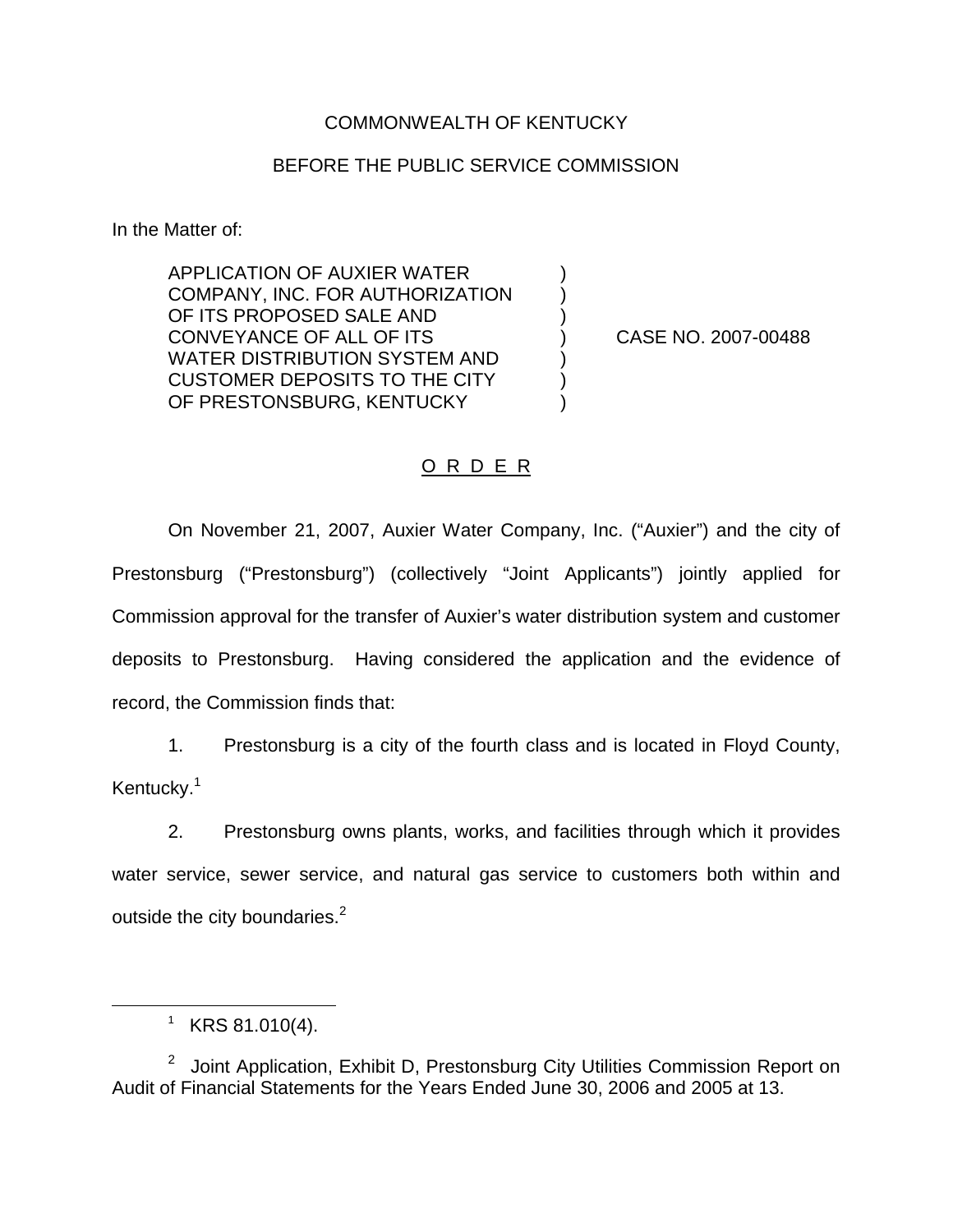3. The operation, control, and management of the city's water, sewer, and gas services are vested in the Prestonsburg Utilities Commission ("Utilities Commission"), whose members are appointed by Prestonsburg's mavor.<sup>3</sup>

4. As of December 31, 2006, the Utilities Commission served 6,885 residential, commercial, industrial, and other accounts through 250.7 miles of main.<sup>4</sup>

5. For the fiscal year ended June 30, 2007 ("2007 Fiscal Year"), the Utilities Commission reported total assets of \$26,208,409; liabilities of \$5,882,311; and investment in assets of  $$20,326,098$ <sup>5</sup> For the same period, total operating revenues were reported at \$5,701,794; total operating expenses at \$6,863,636; and depreciation expense at  $$1,596,077$ .<sup>6</sup> The net operating loss for the 2007 Fiscal Year was \$1,161,842<sup>7</sup> and the cash flow was \$434,235.<sup>8</sup>

6. The Utilities Commission operates its water treatment facilities with four Class IVA certified operators and five Class III certified operators. In addition, the distribution system is operated by persons certified as operators of a Class IIID water distribution system.<sup>9</sup>

 $3$  Id.

<sup>4</sup> Id., Joint Application, Exhibit C, Statement of the Utilities Commission, at 1.

<sup>5</sup> Prestonsburg's Response to Commission Staff's First Data Request, Report on Audit of Financial Statements for the Years Ended June 30, 2007, at 7 and 8.

 $6$  <u>Id.</u> at 9.

 $7$  \$5,701,794 (Operating Revenues) - \$6,863,636 (Operating Expenses) = (\$1,161,842) (Net Operating Loss).

 $8$  (\$1,161,842) (Net Operating Loss) + \$1,596,077 (Depreciation Expense) = \$434,235 (Net Cash Flow).

<sup>9</sup> Application, Exhibit C, Statement of the Utilities Commission in Support of the Application of Auxier at 2.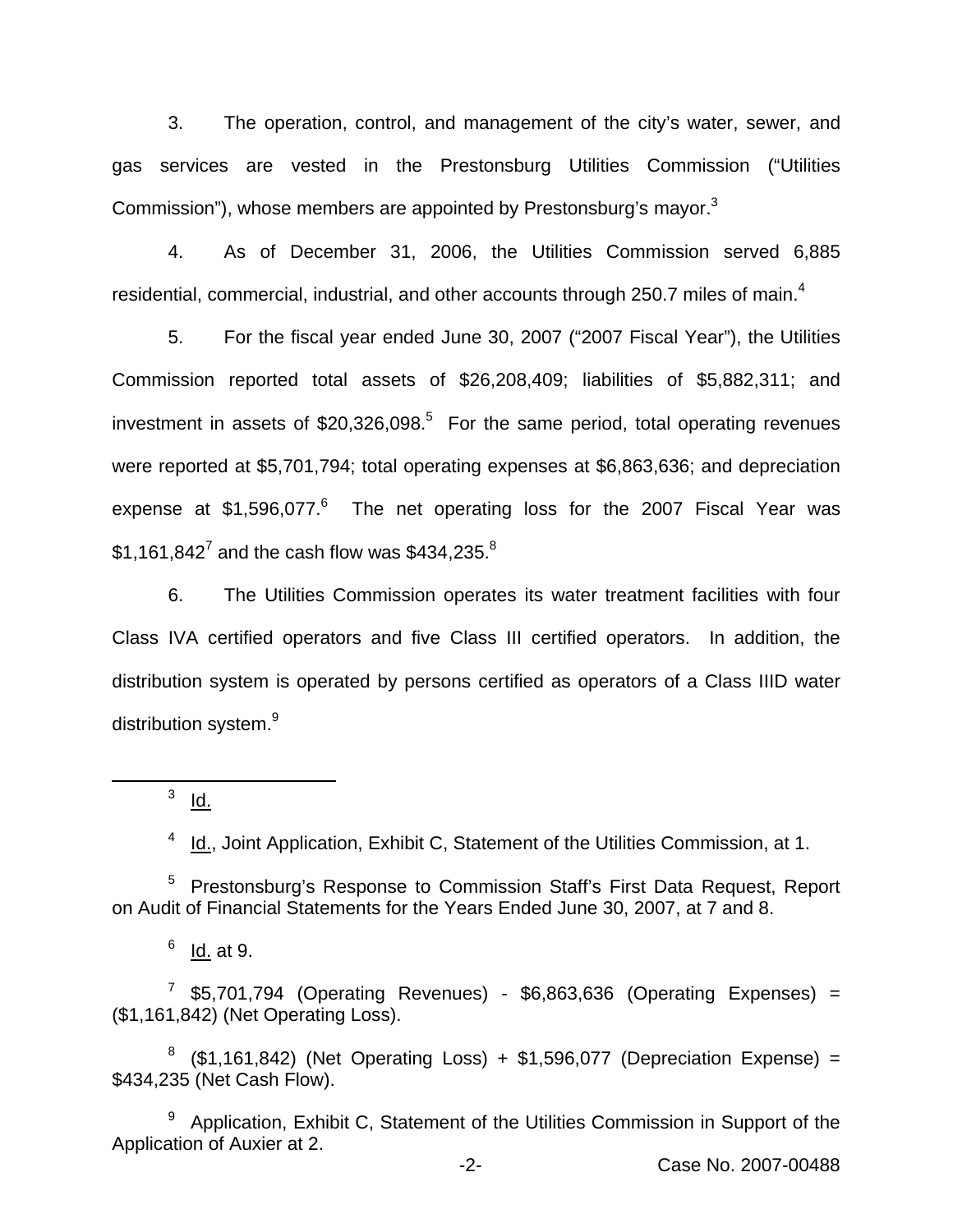7. Auxier, a Kentucky corporation organized under and operating pursuant to KRS Chapter 271B, owns and operates facilities that distribute water to approximately 1,100 customers in Floyd and Johnson counties, Kentucky.<sup>10</sup>

8. As of December 31, 2007, Auxier reported utility plant in service of \$1,124,430 and accumulated depreciation of \$628,059, resulting in net utility plant of \$496,371.<sup>11</sup>

9. By reducing net utility plant of \$496,371 by the net contributions in aid of construction of  $$184.973$ ,<sup>12</sup> Auxier has a net unrecovered value of utility plant of \$311,398.

10. As of December 31, 2007, Auxier reported total liabilities of \$277,838.

11. For the calendar year ending December 31, 2007, Auxier had a utility operating income of \$530,938 and utility operating expenses of \$479,119, which results in a total utility operating income of  $$51,819.<sup>13</sup>$ 

12. For the calendar year ending December 31, 2007, Auxier had a net income of  $$42,725.<sup>14</sup>$ 

13. Auxier produces no water, but purchases all of its treated water for distribution from Prestonsburg.<sup>15</sup>

<sup>11</sup> Auxier's Response to Commission Staff's First Data Request, Auxier's Balance Statement for the Year Ended December 31, 2007 at 1.

<sup>15</sup> See Annual Report of Auxier Water Company to the Kentucky Public Service Commission for the Year Ending December 31, 2006 at 60.

<sup>&</sup>lt;sup>10</sup> Joint Application at 1.

 $12$  Id.

 $13$  <u>Id.</u> at 5.

 $14$  <u>Id.</u> at 6.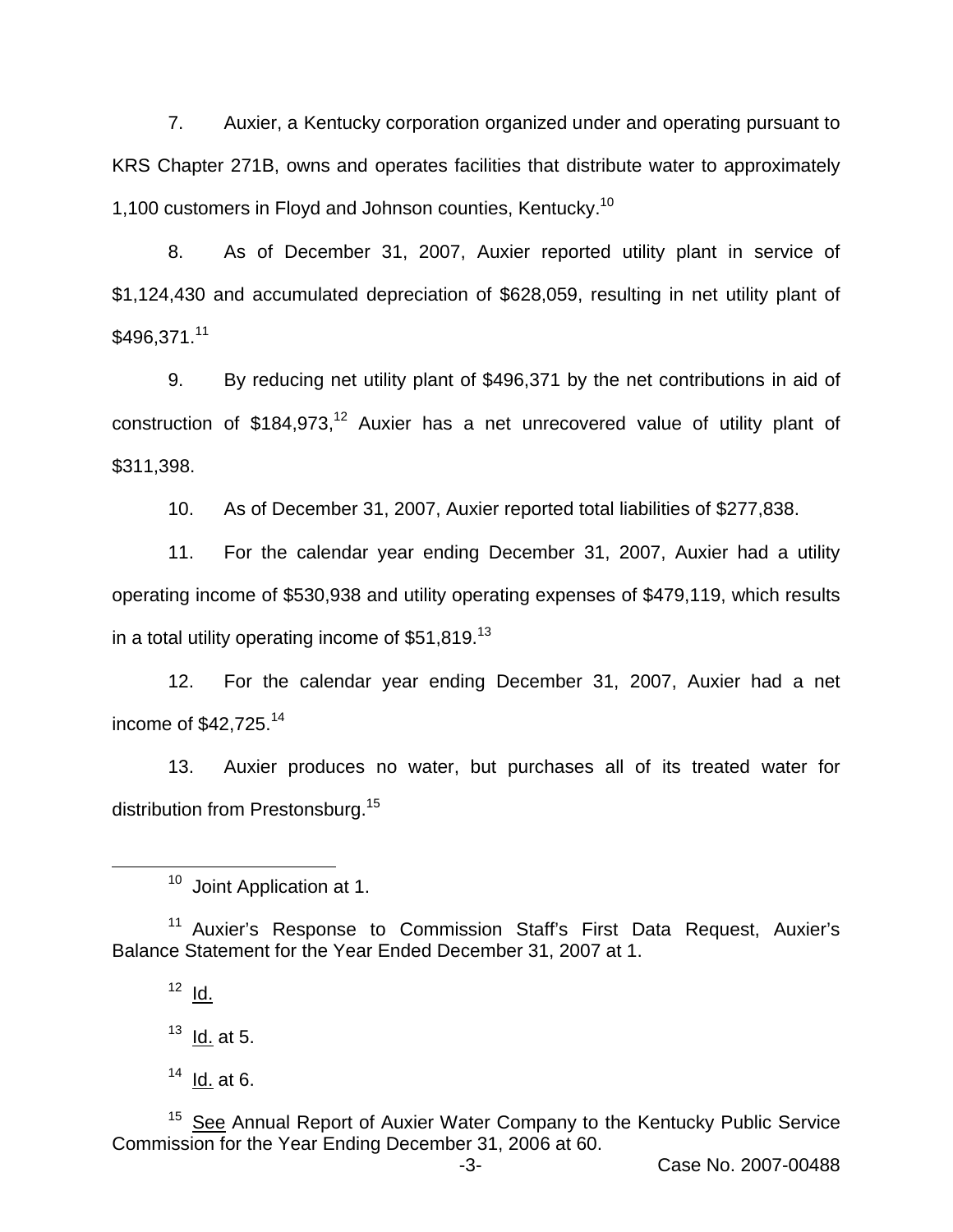14. On September 24, 2007, the Joint Applicants executed an "Acquisition Contract" which provides, inter alia, the following:

a. Prestonsburg and the Utilities Commission shall acquire ownership of all of Auxier's water distribution system, appurtenances, and customer deposits for \$2,650,000.

b. Upon transfer of the assets, the Utilities Commission will render water service directly to the Auxier customers at the higher rate of either (i) Auxier's rates or (ii) Prestonsburg's Outside City Rates until the retirement of the \$2,650,000 loan from the Kentucky Infrastructure Authority ("Acquisition Debt"). After the debt is retired, Prestonsburg will provide water service to the former Auxier customers on parity with other Prestonsburg customers.

c. Prestonsburg will hold the Auxier customer deposits, without interest, according to the conditions under which such deposits were exacted by Auxier from water customers.

15. To fund its acquisition of Auxier, Prestonsburg will obtain a \$2,650,000 loan from the Kentucky Infrastructure Authority that will have a 20-year term and an interest rate of 0.7 percent per annum.<sup>16</sup>

16. Prestonsburg has offered an alternative proposal for rates to Auxier customers transferred to Prestonsburg service. The alternative requires the incoming Auxier customers to pay the Outside City Rates. Prestonsburg has noted its preference for this alternative.<sup>17</sup>

<sup>&</sup>lt;sup>16</sup> Prestonsburg's Response to Item 2 of the Commission Staff's First Data Request.

<sup>&</sup>lt;sup>17</sup> Prestonsburg's Comments to Commission Staff's Second Informal Conference Memorandum (Feb. 27, 2008).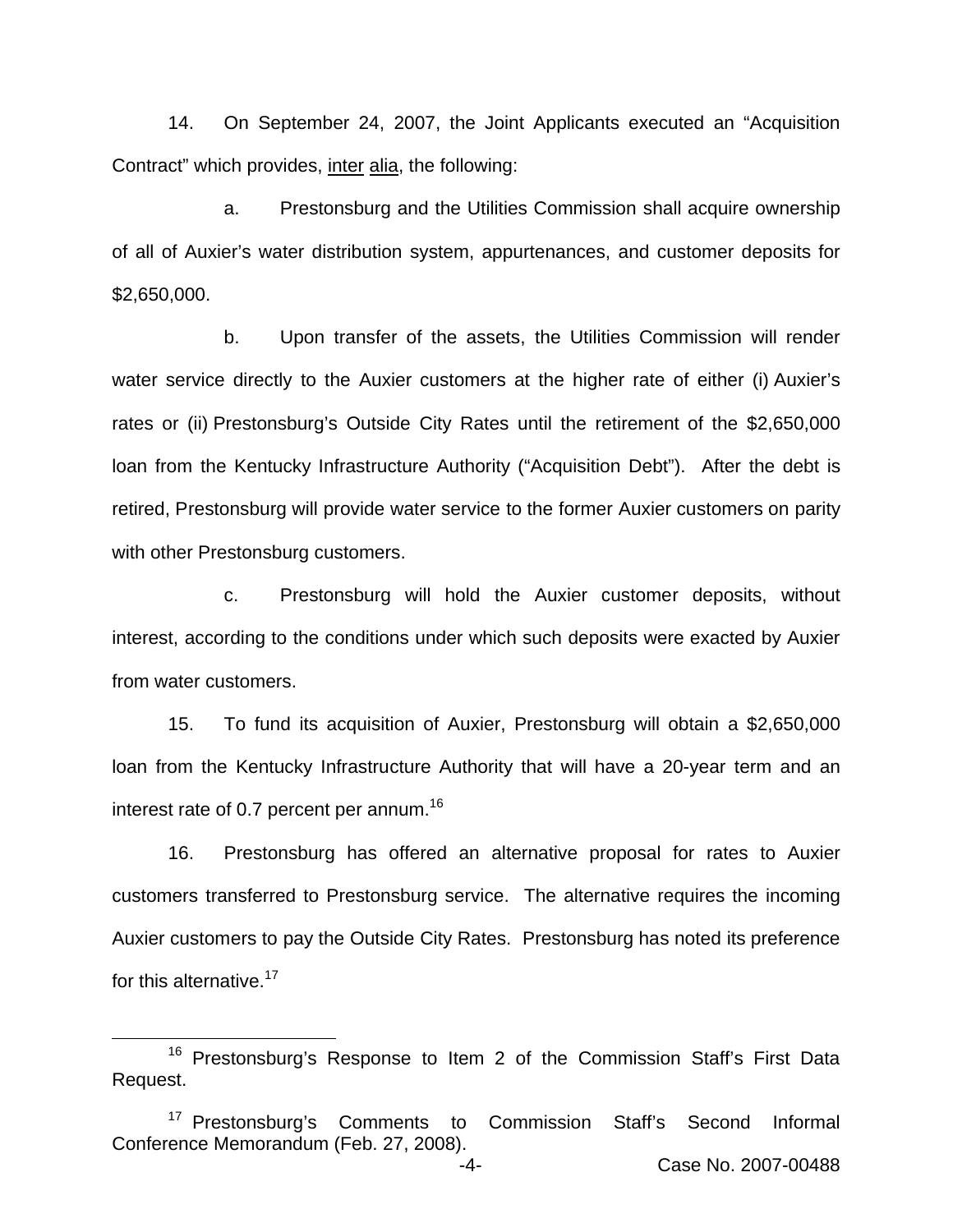17. An average residential customer using 5,000 gallons of water per month will have a lower water bill under Prestonsburg's rates to be effective April 1, 2008 as compared to Auxier's rates.

18. Prestonsburg lacks a written deposit policy, but requires a deposit from water customers that rent either residential or commercial properties. For water customers who are renters and do not have city sewer service, Prestonsburg requires a  $$100$  deposit.<sup>18</sup>

19. Auxier requires a \$60 deposit from its water customers. Its tariff provides that deposits may be waived for customers under certain circumstances and that deposits may be refunded prior to discontinuance of water service under certain circumstances.<sup>19</sup>

20. The area in which Auxier presently provides water service and in which its distribution facilities are located is contiguous to Prestonsburg and the area that the Utilities Commission serves.

## CONCLUSIONS OF LAW

Based upon the findings set forth above, the Commission makes the following conclusions of law:

- 1. Auxier is a utility subject to Commission jurisdiction.<sup>20</sup>
- 2. Prestonsburg is a municipal corporation.

<sup>&</sup>lt;sup>18</sup> Prestonsburg's Supplemental Response to Commission Staff's First Data Request at 2 (Feb. 21, 2008).

<sup>&</sup>lt;sup>19</sup> Auxier Water Company Tariff 1st Revised Sheet No. 2 (effective Nov. 1, 1993).

<sup>20</sup> KRS 278.010(3)(d).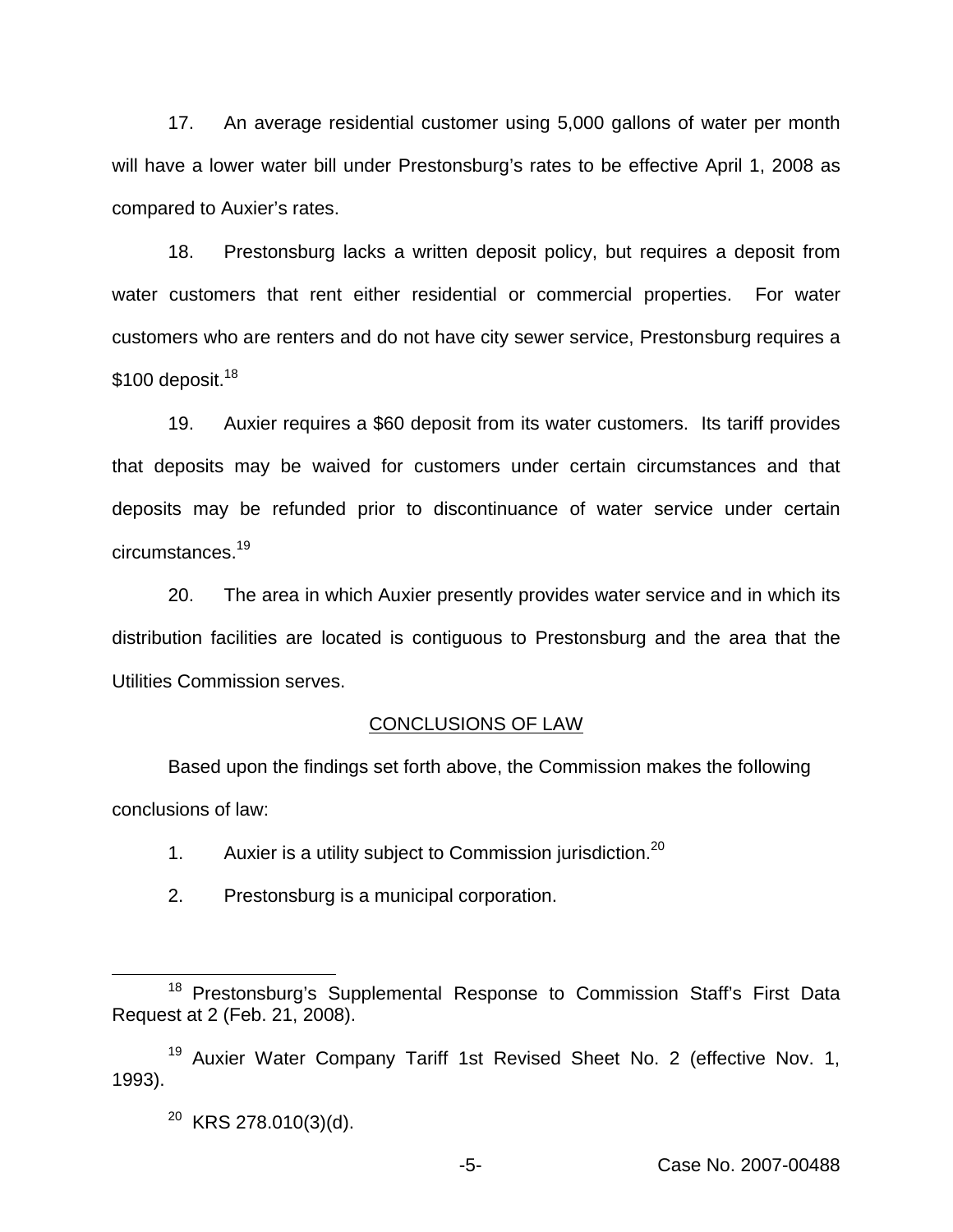3. Prestonsburg is a "corporation" and a "person" for purposes of KRS Chapter  $278.<sup>21</sup>$ 

4. KRS 278.020(5) provides:

No person shall acquire or transfer ownership of, or control, or the right to control, any utility under the jurisdiction of the commission . . . without prior approval by the commission. The commission shall grant its approval if the person acquiring the utility has the financial, technical, and managerial abilities to provide reasonable service.

5. KRS 278.020(6) provides that "[t]he commission shall approve any proposed acquisition when it finds that the same is to be made in accordance with law, for a proper purpose and is consistent with the public interest."

6. In light of its financial assets and its status as a municipal corporation, Prestonsburg has sufficient financial integrity to ensure the continuity of utility service.

7. Prestonsburg has the financial, technical, and managerial abilities to provide reasonable service to the customers of Auxier.

8. KRS 96.150(1) permits a municipal utility to extend its water supply system into any territory contiguous to the city. As the area in which Auxier presently serves and in which its distribution facilities are located is contiguous to Prestonsburg and to the area that the Utilities Commission serves, the Utilities Commission has legal authority to provide water service to that area after the proposed transfer occurs.

9. The proposed transfer is in accordance with law and for a proper purpose.

10. Deposits to a municipally owned utility must be refunded with interest under the principles cited in Commonwealth v. Kentucky Power & Light Co.,

<sup>&</sup>lt;sup>21</sup> KRS 278.010(1) and (2).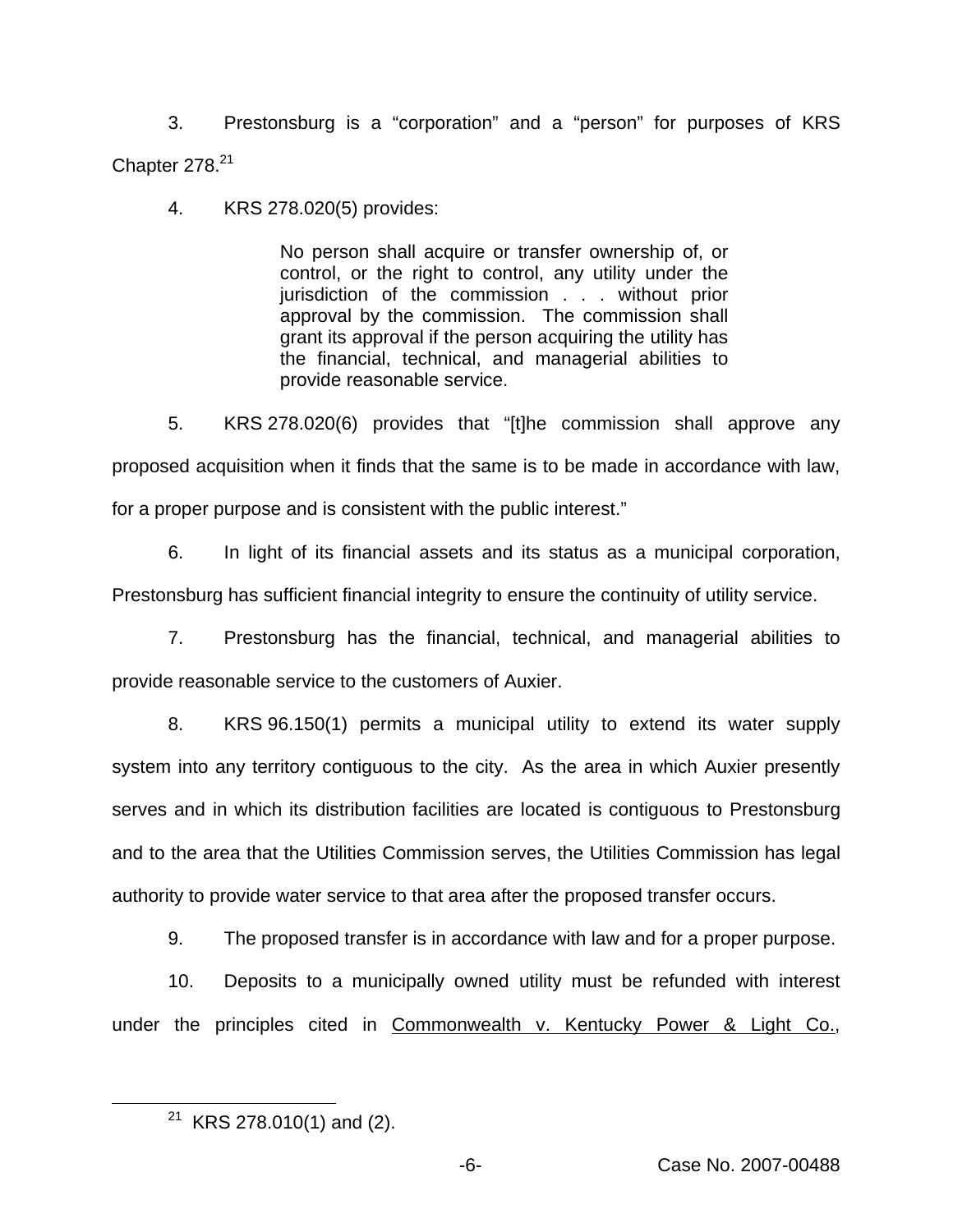77 S.W.2d 395 (Ky. 1934) and Union Light, Heat, & Power Co. v. Mulligan, 197 S.W. 1081 (Ky. 1917). <sup>22</sup>

11. Prestonsburg's holding of deposits without paying interest on those deposits is not consistent with the public interest.  $23$ 

12. Prestonsburg's alternative plan to provide water service to incoming Auxier customers at the same rate as its Outside City Rate is consistent with the public interest.

13. The proposed transfer is not consistent with the public interest unless the following conditions are imposed:

a. Prestonsburg provides water service to all Auxier customers at the Outside City Rate that it assesses to its current out-of-city customers.

b. Auxier refunds with accrued interest all deposits to customers at the time of the transfer as a credit on their last water bill from Auxier or by check.

14. Upon completion of the proposed transfer and except to the extent that they are used to provide water service to a public utility, Auxier's facilities will no longer be subject to Commission jurisdiction.

IT IS THEREFORE ORDERED that:

1. Subject to the conditions set forth in Ordering Paragraphs 2 and 3 of this Order, Prestonsburg's proposed acquisition of the assets of Auxier is approved.

2. Prestonsburg shall charge incoming Auxier customers the Outside City Rates.

<sup>&</sup>lt;sup>22</sup> Ky. OAG 79-418 (1979).

 $23$  The Commission also has concerns with the lack of a written deposit policy by Prestonsburg.